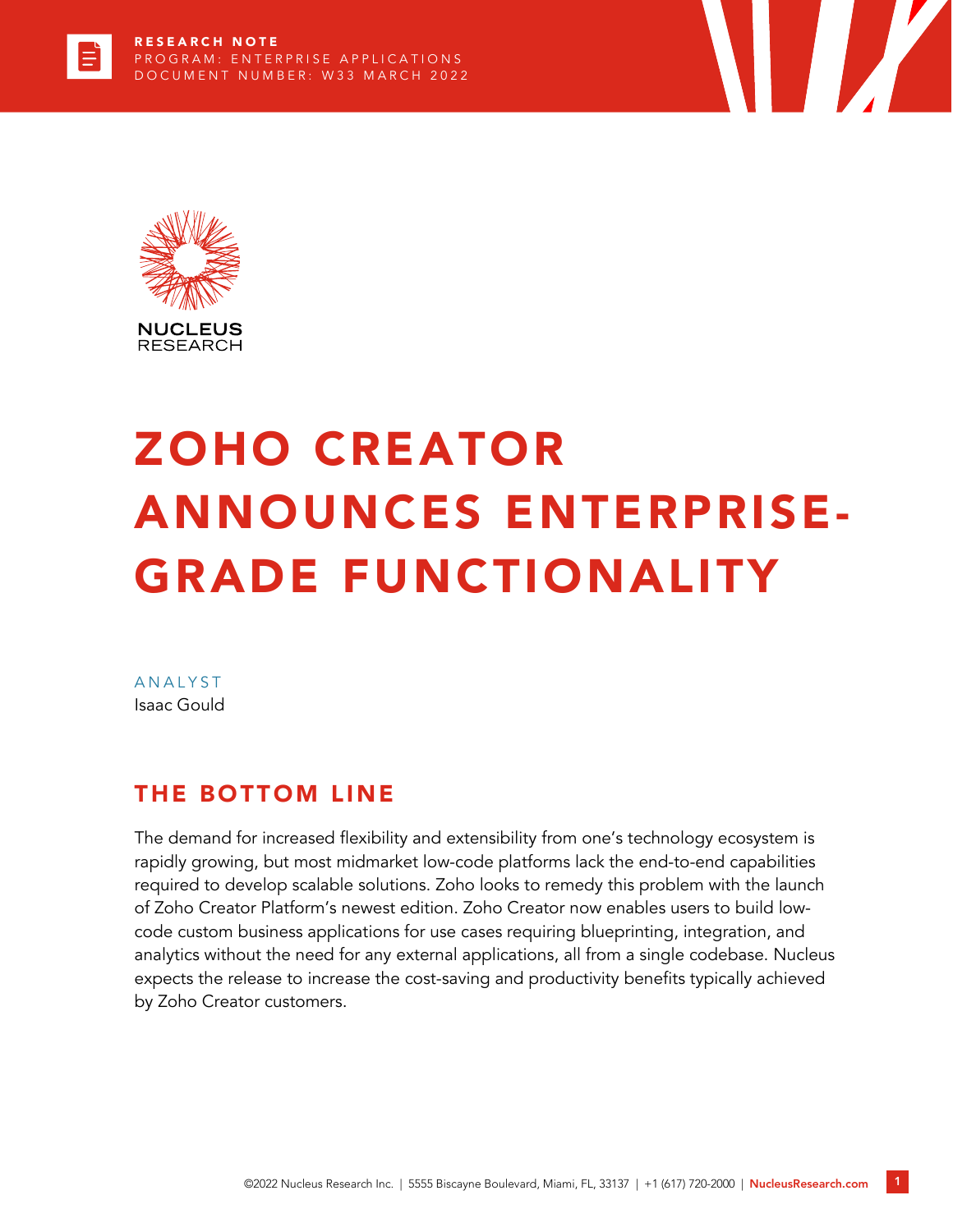# THE ANNOUNCEMENT

On March 3, Zoho announced the latest version of Zoho Creator Platform. The low-code application development platform (LCAP) offering provides users with an all-in-one solution that unifies IT teams and business users. Traditionally, midmarket low code tools cater to either business users or professional developers, resulting in tools that are only suited for simple use-cases or require a steep learning curve and deep coding knowledge. This results in poor adoption and leads to a multi-vendor low-code ecosystem, susceptible to privacy, security, and management challenges. Zoho addresses these issues by supporting developers of varying skill levels to build, integrate, and analyze within a shared environment.

We highlight several new features available on the Zoho Creator Platform that will enable businesses to increase development control, build a connected solutions ecosystem, and promote collaboration between business units and IT:

- Application Development Life Cycle Management. New application development life cycle management functionality provides project managers and administrators greater governance control and visibility over low/no-code projects. With the latest release, Zoho introduces role-based access controls, audit trails, backup options, application IDE, dashboards to view and manage users, billing dashboards, personalization options, and branding customization tools.
- Collaboration and Communication. Zoho introduced integrated messaging, screen share, and audio and video calling capabilities to promote teamwork further and reduce the friction between business users and developers. With the workforce becoming increasingly dispersed, these tools will support communication and collaboration between various stakeholders during the design and build processes.
- **Multi-Environment Deployment.** Zoho now supports the launch of applications within the development, staging, or production environments. Users can continue to make changes and additions at any stage of the development cycle without disrupting the existing application. This drives flexibility and efficiency within the dev/ops cycle, where teams can work on projects based on the availability of talent instead of a traditional waterfall approach.
- Connected Ecosystem. Standardization and connectivity are priorities with the new release. Zoho offers a single dashboard environment to create, integrate, analyze, and manage low-code built applications. Universal cloud modeling functionality allows developers to make connections and automate data integration protocols with a unified data architecture, including over 600 pre-built connectors. A new integration status dashboard provides a view of each integration's performance, with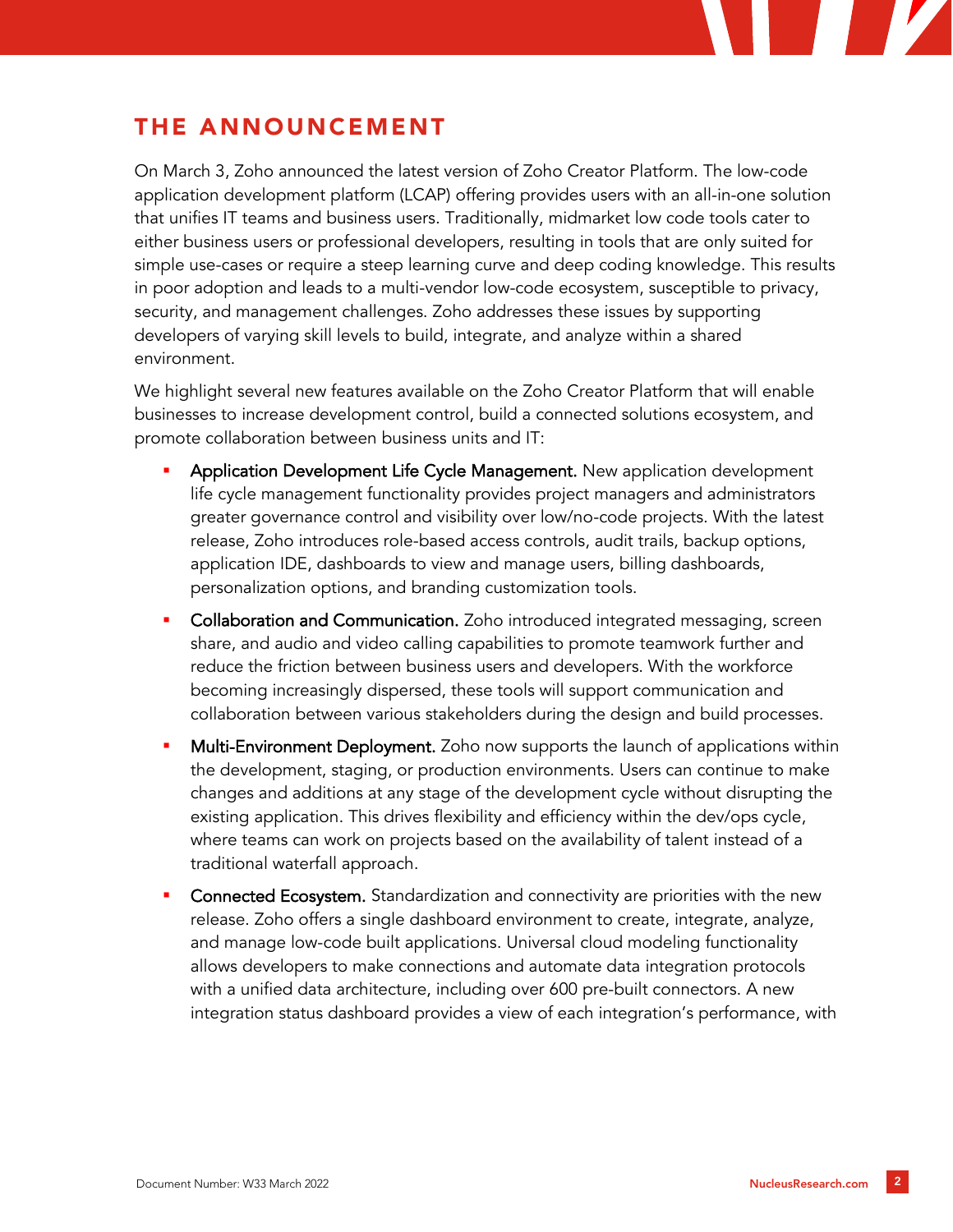success or failure status and error detection to help organizations resolve issues quickly.

BI and Analytics. An embedded BI and analytics engine is now available as part of Zoho Creator Platform's base offering. At no additional cost, users can capture insights from data within applications and perform predictive analytics, what-if analysis, and data blending directly within their respective environments.

### TYPICAL BENEFITS

Through Zoho Creator user interviews, Nucleus has determined that businesses often realize decreased operational costs and improved productivity within six months of deployment. (Nucleus Research V177 – *Zoho Creator cuts operational costs* – November 2021) The following section explores how the new updates would impact these typical benefits.

#### REDUCED OPERATIONAL COSTS

Zoho Creator's unified solution builder provides tools for every stage of application development, from blueprinting to testing to publication. The base offering includes

integration, analytics, and data management tools, traditionally offered as add-ons in the LCAP market. Where SMBs and midmarket organizations would typically need to purchase multiple modules or solutions from various vendors, Zoho Creator users can manage the entirety of the Dev/Ops cycle with a single license. Zoho Creator is priced at a fraction of the costs of other comprehensive LCAP products, often coming in as low as 20 percent of comparable offerings. With unlimited data

Zoho Creator users report IT savings of up to 50% by retiring 3<sup>rd</sup>party applications.

usage, mid-sized Zoho Creator customers have reported cost savings of over \$1M per year in retired third-party subscriptions and annual IT costs cut by 50 percent.

#### INCREASED PRODUCTIVITY

Zoho has focused on IT and governance controls with the new release. Process blueprinting, internal guide rails, and role-based access functionality reduce the amount of human error during development and the associated rework involved. With project lifecycle management tools and dashboards, team leaders have greater visibility and control over the entire